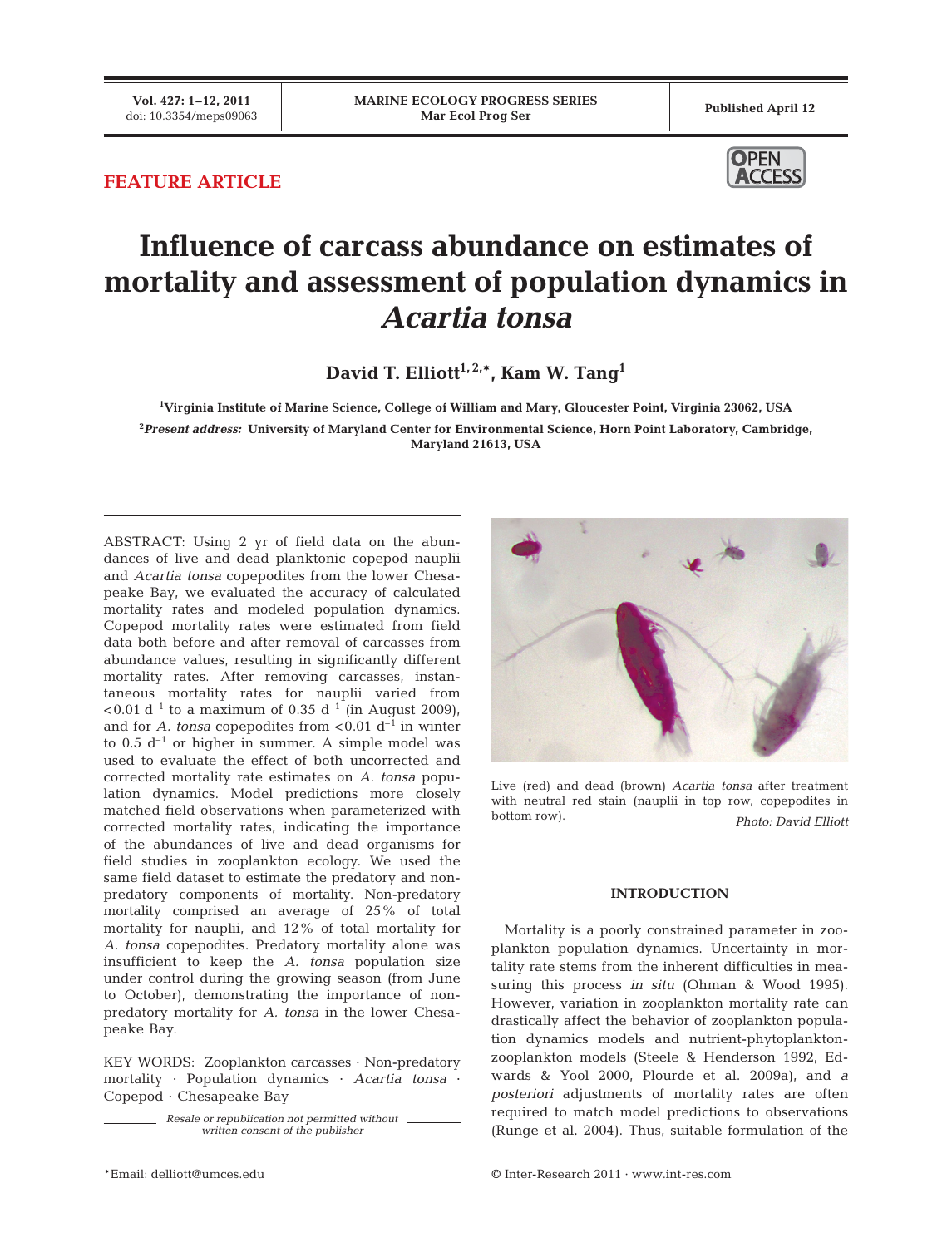mortality parameter in plankton models is a major difficulty facing plankton ecologists. To quote Runge et al. (2004, p. 431):

Accurate depiction of mortality schedules is one of the greatest challenges in the modeling of marine population dynamics. Good demographic studies of mortality in the sea are rare and in many models, mortality rates are crudely imposed as values from limited observations.

Copepods are the most abundant multicellular zooplankton form in the ocean. There are at least 3 ways to estimate copepod mortality rates from field census data: the (1) horizontal life table, (2) vertical life table (VLT), and (3) inverse-method approaches. The horizontal life table approach estimates mortality by following the development of a cohort of copepods, with the primary assumption being that physical processes do not disrupt the cohort (Aksnes et al. 1997). The VLT approach analyzes the distribution of copepod developmental stages in discrete samples, assuming that recruitment is relatively constant for the duration of the stages (Aksnes & Ohman 1996, Aksnes et al. 1997, Hirst et al. 2007). The inverse-method approach applies known values of parameters other than mortality to population models, then estimates mortality by fitting model predictions to observed data, either varying mortality manually (tuning) or estimating it by regression (Huntley et al. 1994, Aksnes et al. 1997).

Field studies have shown that copepod mortality rates can vary spatially, temporally, interspecifically, and among developmental stages (e.g.  $< 0.01$  to 1.0 d<sup>-1</sup>; Eiane & Ohman 2004, Thor et al. 2008, Plourde et al. 2009b). The causes of these variations are not well understood (Twombly et al. 2007, Plourde et al. 2009a). Predatory mortality can be related to predator abundance (Ohman et al. 2008); adult copepod density (if cannibalism on young stages occurs; Peterson & Kimmerer 1994, Ohman & Hirche 2001); differences in prey vulnerability due to behavior, morphology, or distribution (Ohman & Wood 1995); or the effect of water clarity on the efficiency of visual predators (Giske et al. 1994). Studies of copepod population dynamics have often focused on predatory mortality, to the exclusion of non-predatory factors. Several studies have considered non-predatory mortality due to factors such as physiological state, diet and starvation (reviewed in Carlotti et al. 2000), as well as disease and parasitism (Kimmerer & McKinnon 1990), environmental stressors (Carpenter et al. 1974), and ageing (Rodríguez-Graña et al. 2010). There is no *a priori* reason to consider *in situ* non-predatory mortality of marine copepods as negligible. Indeed, a meta-analysis of longevity data from field and laboratory studies suggested that nonpredatory factors account for 25 to 33% of total mortality among adult copepods in the sea (Hirst & Kiørboe 2002).

Non-predatory mortality leaves behind a carcass that, in an estuary, may remain in the water column for several days (Tang et al. 2006, Elliott et al. 2010); in the open ocean it may remain for months (Terazaki & Wada 1988). Failure to identify carcasses in samples could skew estimates of live copepod abundance and associated ecological parameters. For example, if one were to estimate copepod production from abundance data on a single day, assuming that all collected animals were alive, the true production would be overestimated by a factor of  $(1/p_{\text{live}})^g$ , where  $p_{\text{live}}$  is the proportion actually alive on that day and  $g$  is the number of generations over which the forecast is made. Consider the common estuarine copepod species *Acartia tonsa*, which may have 9 generations in a year (Mauchline 1998), and is abundant in the Chesapeake Bay, USA. Multiple years of field sampling have demonstrated that from ~10 to 30% of *A. tonsa* in the lower Chesapeake Bay are carcasses (Tang et al. 2006, Elliott & Tang 2011). Assuming a relatively conservative value of 15% dead *A. tonsa* (i.e. 85% alive and producing), annual copepod production forecasted from abundance data taken during the first generation of the growing season would be overestimated by a factor of  $(1/0.85)^9 = 4.32$  if carcasses were counted as live copepods.

Identifying carcasses in plankton samples could also permit direct quantification of non-predatory mortality *in situ*. Copepod carcasses with injuries could be due to partial predation (assuming that injuries are not inflicted postmortem; Genin et al. 1995, Haury et al. 1995), but intact carcasses likely originate from non-predatory mortality (Weikert 1977, Tang et al. 2006). In a recent study, Elliott & Tang (2011) described the abundances of live copepods and carcasses in the lower Chesapeake Bay over 2 yr. Carcasses were identified by neutral red vital staining, which has been rigorously tested for live/dead determinations of estuarine copepods *in situ* (Elliott & Tang 2009). Elliott & Tang (2011) found that copepod carcasses were prevalent throughout the study area, and that visibly injured carcasses were rare  $(2\%$  of carcasses); therefore, the majority of these carcasses appeared to have resulted from non-predatory mortality.

In the present study, we used the field data from Elliott & Tang (2011) to estimate mortality rates of copepod nauplii and *Acartia tonsa* copepodites with and without correcting the abundances for carcasses. Our purpose was to examine the bias in mortality rate estimates due to the inclusion of intact carcasses. We also estimated the contribution of predatory and non-predatory factors to total mortality based on abundances of intact carcasses. Finally, we used a simple population dynamics model to evaluate both the importance of identifying carcasses in samples, and the implications of predatory and non-predatory factors for the population dynamics in *A. tonsa* in the lower Chesapeake Bay.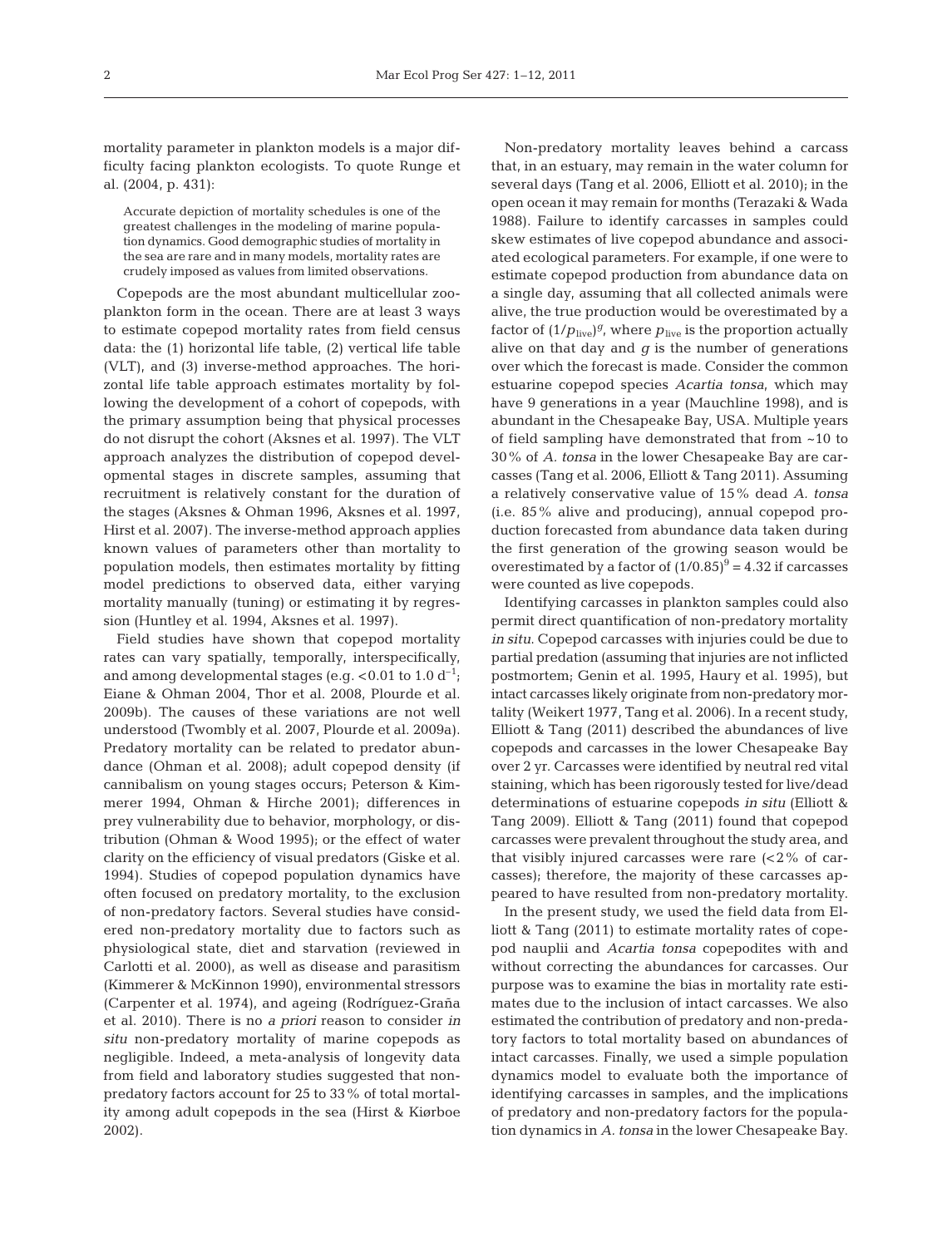#### **METHODS**

**Data for mortality estimates.** Details of sample collection are reported in Elliott & Tang (2011). Samples were collected at 12 stations in the James, Elizabeth, Rappahannock and York Rivers, all tributary to the lower Chesapeake Bay. The first 3 tributaries were sampled twice per season (winter, spring, summer, fall) in 2009, and York River stations were sampled ca. monthly from October 2007 through November 2009. Depth profiles of water temperature, salinity, dissolved oxygen, and chlorophyll *a* (chl *a)* were measured with a YSI 6600 sonde. Copepod nauplii were collected by towing a 63 μm mesh conical plankton net twice at each station, once horizontally near the surface for 1 min and once vertically from  $~1.5~$  m above bottom to the surface. Inspection of samples early in the study revealed that copepodites were likely undersampled by the 63 μm mesh net. For this reason they were not enumerated in the 63 μm mesh samples. Instead, copepodites were collected at each station by a vertical tow of a 200 μm mesh net from ~1.5 m above bottom to the surface. Plankton samples were stained with neutral red and frozen for later determination of abundance and vital status (Elliott & Tang 2009). Counts were made for live and dead copepod nauplii (Stages NI–NIII and NIV–NVI) and *Acartia tonsa* copepodites (Stages CI–CIII, CIV–CV, and CVI). However, abundances of CI–CIII were omitted from mortality calculations, since a 200 μm mesh net can substantially undersample younger copepodite stages for copepods the size of *A. tonsa* (Nichols & Thompson 1991). In mortality calculations and formulation of a population dynamics model (see 'Materials and methods: Population dynamics model'), the 12 post-hatch developmental stages of the copepods were each assigned an Arabic numeral (see symbol *i* in Table 1), which varied from *i* = 1 for an NI nauplius to *i* = 12 for an *A. tonsa* CVI copepodite.

**Total mortality before and after correcting for car**casses. Using the VLT approach, we estimated mortality rates from abundance data that included intact carcasses, and separately from abundance data that included only live copepods. One of the primary assumptions in using the VLT approach is that sampling of all stages is representative of their relative abundances *in situ*. Stages of *Acartia tonsa* can have different vertical distributions, and the direction and magnitude of advection in an estuary will vary with depth. Therefore, in cases where abundance differed significantly between horizontal and vertical tows, we used only the abundances from the vertically integrated samples. In addition, to minimize any effect of differential advection of stages and to increase sample size for mortality rate estimates (Aksnes et al. 1997), we have reported mortality rates averaged across all samples collected throughout a specific tributary on any given date (from 4 to 8 replicates).

The other main assumption in applying the VLT approach is that recruitment to a stage is relatively constant over the duration of the stages for which mortality is being estimated. In a seasonal population such as *Acartia tonsa* in Chesapeake Bay, the presence of strong cohorts could result in violation of this assumption of constant recruitment. However, stage distribution throughout the study period showed no strong evidence of cohort structure, with fairly constant proportions of individuals in each stage except in winter (Fig. 1c). Another way to evaluate this assumption is to look at the stage-specific abundances divided by the stage duration (stage-duration-corrected abundances, SDCA). If the values of SDCA decrease across subsequent stages, then use of the VLT is supported (Hirst et al. 2007). Our data support the use of the VLT for most of the year (Fig. 2). However, both stage distribution (Fig. 1c) and SDCA (Fig. 2) suggested that the assumption of constant recruitment may be inappropriate for nauplii in the winter samples, potentially resulting in underestimation of naupliar mortality during this period. For this reason, winter naupliar mortality rates were excluded from further analysis.

VLT estimates of mortality rely on the ratio of abundances in 2 consecutive copepod stage groups. Recruitment is assumed to be constant, and the shared mortality rate for the stage groups is calculated from observed abundances and stage durations of each group (Aksnes & Ohman 1996). Because dead individuals cannot develop to the older stage group, counting carcasses as alive in the younger group will inflate VLT mortality estimates. Conversely, counting carcasses in the older group as alive will underestimate mortality, because instances of mortality have been ignored. Hence, inclusion of abundance data on live and dead organisms for both age groups will improve VLT mortality estimates.

We used the VLT approach to calculate 2 different estimates of total mortality rates for copepod nauplii NI–NVI *(i* = 1 to 6) and *Acartia tonsa* copepodite Stages CIV–CVI  $(i = 10$  to 12). In the first attempt, abundance data consisted of all intact animals, in cluding both live copepods and intact carcasses. This represents the conventional practice of ignoring the vital status of the copepods (i.e. counting intact carcasses as live individuals). In the second attempt, only live copepod abundance data were used. We refer to the first estimate as 'uncorrected total mortality' and the second estimate as 'corrected total mortality'; differences between the two indicate the bias in mortality estimates when the vital status of collected copepods is ignored.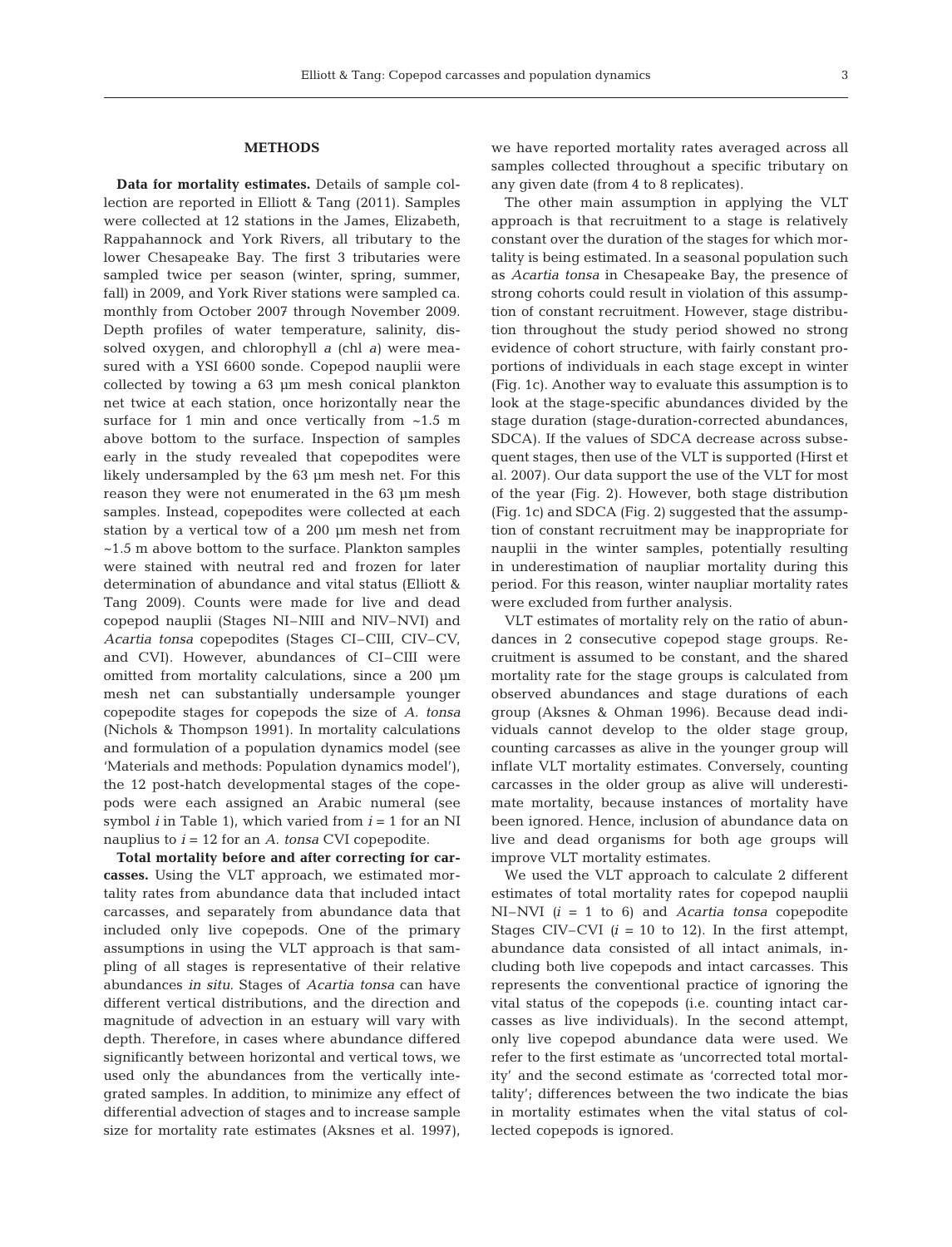

Fig. 1. *Acartia tonsa*. Time series of (a) mean (diamonds) and range (bars) of water temperature, (b) mean temperature-specific population egg production rate predictions (from Eq. 13 in Table 1), and (c) mean proportion observed in each developmental stage group (nauplii NI–NIII, NIV–NVI; copepodite CIV–CV; adult CVI) used to estimate mortality rates (copepodite CI–CIII not used). Means are from all samples within a specific tributary on a specific date

Naupliar mortality rate is calculated as (Aksnes et al. 1997):

$$
\frac{A_{1:3}}{A_{4:6}} = \frac{e^{m_n \times s_{1:3}} - 1}{1 - e^{-m_n \times s_{4:6}}}
$$
(1)

where  $A_{1:3}$  is NI–NIII abundance,  $A_{4:6}$  is NIV–NVI abundance, *m*<sup>n</sup> is the shared mortality rate for all naupliar stages, and  $s_{1:3}$  and  $s_{4:6}$  are the cumulative



Fig. 2. *Acartia tonsa*. Mean stage-duration-corrected abundances (SDCA) calculated for each season over the study period. Abundances of CI–CIII are not shown since these were not used in mortality rate calculations. Error bars are +95% confidence intervals

stage durations of NI–NIII and NIV–NVI, respectively; calculated as the number of stages (3 in each group) multiplied by the temperature-dependent individual stage duration (Eq. 11 in Table 1; derived from Bêlehrádek function of Leandro et al. 2006). Although nauplii were not identified to species, *Acartia tonsa* was the numerically dominant copepod species in >95% of the samples, and was at least 10 times more abundant than the second most abundant species *(Eurytemora affinis)* in 87% of the samples (Elliott & Tang 2011). Therefore, we assumed that the nauplii were *A. tonsa*. Eq. (1) was then solved iteratively for  $m_n$ .

Copepodite mortality rate is calculated as (Aksnes et al. 1997):

$$
m_{\rm c} = \frac{\ln\left(\frac{A_{10:11}}{A_{12}} + 1\right)}{s_{10:11}}\tag{2}
$$

where  $m_c$  is the shared mortality rate for *Acartia tonsa* copepodites (CIV–CVI),  $A_{10:11}$  is CIV–CV abundance, *A*<sup>12</sup> is CVI abundance, and *s*10:11 is the cumulative stage duration of CIV–CV; calculated as the number of stages (2) multiplied by the temperature-dependent individual stage duration (Eq. 11 in Table 1).

**Predatory and non-predatory mortality from VLT.** We also estimated the predatory and non-predatory components of mortality using the VLT approach with abundances of live copepods and carcasses. This was accomplished by treating all intact individuals (both live and dead) as survivors of predatory mortality. In this case, the VLT approach can be modified to incorporate carcasses in a manner similar to the correction for non-hatching eggs proposed by Hirst et al. (2007). The VLT equations modified to estimate predatory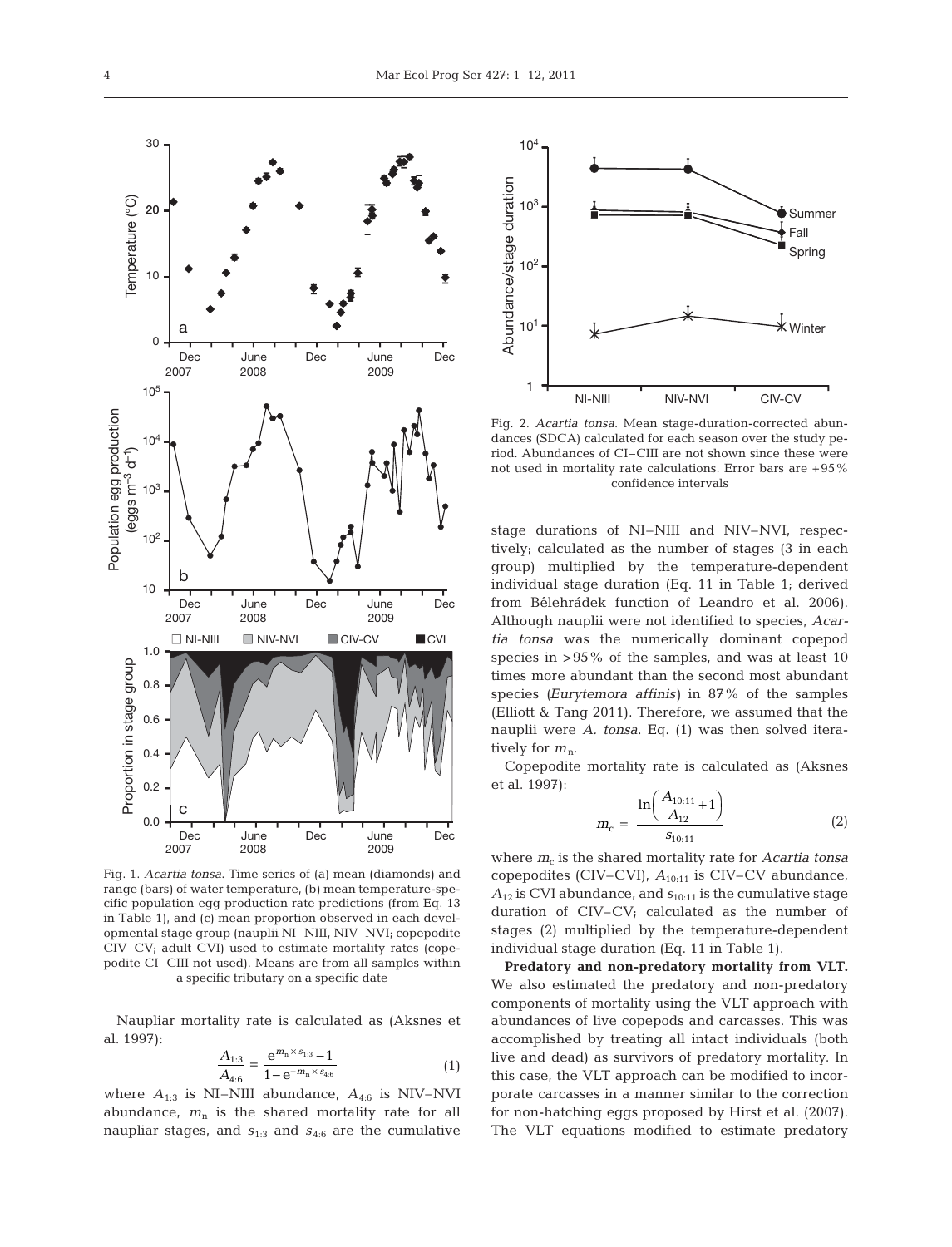mortality are:

$$
\frac{A_{1:3}}{A_{4:6}} = \frac{1 - \pi_1 e^{(-\delta_n s_{1:3})} - \pi_2 e^{(-\delta_n \tau)}}{\pi_1 e^{(-\delta_n s_{1:3})} [1 - \pi_3 e^{(-\delta_n s_{4:6})} - \pi_4 e^{(-\delta_n \tau)}]} \tag{3}
$$

$$
\frac{A_{10:11}}{A_{12}} = \frac{1 - \pi_1 e^{(-\delta_c s_{10:11})} - \pi_2 e^{(-\delta_c \tau)}}{\pi_1 e^{(-\delta_c s_{10:11})} [1 - \pi_4 e^{(-\delta_c \tau)}]} \tag{4}
$$

for copepod nauplii and *Acartia tonsa* copepodites, respectively. In these equations, the *s* terms are stage durations as in Eqs.  $(1)$  &  $(2)$ . However, abundances *(A* terms) in Eqs. (3) & (4) include live copepods and carcasses as survivors of predatory mortality. The terms  $\pi_1$  and  $\pi_3$  are the proportions live in the younger and older stage groups, respectively;  $\pi_2$  and  $\pi_4$  are the proportions dead in the younger and older groups,  $respectively; \tau is carcass turnover time. Predatory mor$ tality rate ( $\delta_n$  for nauplii,  $\delta_c$  for copepodites) is solved for iteratively. Detailed derivations of Eqs. (3) & (4) are shown in Appendix 1. Once predatory mortality rates had been calculated, non-predatory mortality rates were calculated as the difference between corrected total mortality rate (see 'Materials and methods: total mortality before and after correcting for carcasses') and predatory mortality rate. This approach to estimating non-predatory mortality rate was applied only to samples where positive values of predatory mortality were obtained.

Carcass turnover time (τ) was estimated in accordance with Elliott et al. (2010), who found that *in situ* turbulence in our sampling area was sufficient to retain carcasses in the water column for an extended time. Therefore, sinking losses could be neglected and τ became the time required for microbial decomposition to reduce a fresh copepod carcass down to an empty chitin carapace (8.35% of initial dry weight; Cauchie et al. 1997), and was calculated as (see also Eq. 4 in Elliott et al. 2010):

$$
\tau = e^{\left(\frac{3.83}{4.166(1 - e^{-0.008T}) + 0.046DO} - 1.39\right)}
$$
(5)

where  $\tau$  is carcass turnover time (hours from death to an empty chitin carapace), *T* is the ambient water temperature, and DO is an indicator variable that  $= 0$ , unless dissolved oxygen concentration is  $<$ 2 mg l<sup>-1</sup>, in which case it  $= 1$ . Eq. (5) predicts very long residence times (from months to years) at the low end of our temperature range. To deal with this, estimates of  $\tau$  were capped at a maximum of 7 d, a more realistic maximum duration of carcasses in the estuarine water column (Fig. 5 in Tang et al. 2006, Table 4 in Elliott et al. 2010).

**Predictive mortality functions.** The relationships between mortality rates and environmental variables were explored by multiple linear least-squares regressions with stepwise selection of independent variables. Independent variables were depth-averaged water temperature, salinity, and chl *a*, depth minimum dissolved oxygen, and stratification as the difference in

potential density between surface and bottom waters. Only water temperature was consistently a significant variable in these analyses, always accounting for >98% of the regression-model-explained variability  $(R^2)$  in mortality rates. Therefore, simple linear regressions of mortality rates versus water temperature were used to parameterize mortality in a population dynamics model (see 'Materials and methods: Population dynamics model'). We also tested for density-dependent mortality by performing linear least-squares regressions of corrected total mortality rates versus adult *Acartia tonsa* abundance.

**Population dynamics model.** A model describing *Acartia tonsa* population dynamics was used to evaluate the implications of (1) the uncorrected and corrected total mortality rate estimates, and (2) the predatory and non-predatory components of mortality rates. The model (Table 1) consisted of 13 coupled differential equations describing temporal change in *A. tonsa* abundances from eggs *(A*egg) through adults *(A*12). Model output was given as cumulative copepodite abundance  $(A_{7:12})$ , and was compared with archived data to evaluate model performance. Monthly mean abundances of *Acartia* spp. copepodites were calculated using archived Chesapeake Bay Program (CBP) mesozooplankton monitoring project data (www.chesapeakebay.net/data\_plankton. aspx) from January 2000 to November 2002 (York River stations RET4.3 and WE4.2). Data before 2000 were omitted due to underestimation of mesozooplankton abundances prior to that year (Chesapeake Bay Program 2000), and the monitoring was terminated after 2002.

The initial abundance values in the model (Day 0, Table 1) were approximated from CBP abundances in early January 2000–2002. However, the model behavior was insensitive to these initial abundances. Changing initial abundances influenced the overall magnitude of predicted abundances, but not the annual pattern or timing of population growth and decline. Modeled rates of change in abundance of each developmental stage (d*A*/d*t*; Eqs. 7–9 in Table 1) were based on development rates *(D)* and mortality rates *(m)*. Stagespecific development rates for eggs through CV *(Di*; Eq. 12 in Table 1) were the reciprocal of individual stage durations  $(s_i; Eqs. 10$  and 11 in Table 1). These stage durations came from Bêlehrádek functions de scribing *Acartia tonsa* egg and post-hatch development times as related to temperature (McLaren et al. 1969, Leandro et al. 2006). The equivalent of development rate for adults  $(D_{12})$  was not used to predict their abundance (Eq. 9 in Table 1), since adults remain as CVI until death. Instead,  $D_{12}$  was the adult female egg production rate, reported as a unimodal function of temperature (Holste & Peck 2005; Eq. 13 in Table 1), and was used to predict gains to the egg stage (Eq. 7 in Table 1). Adult sex ratio was specified to be 63%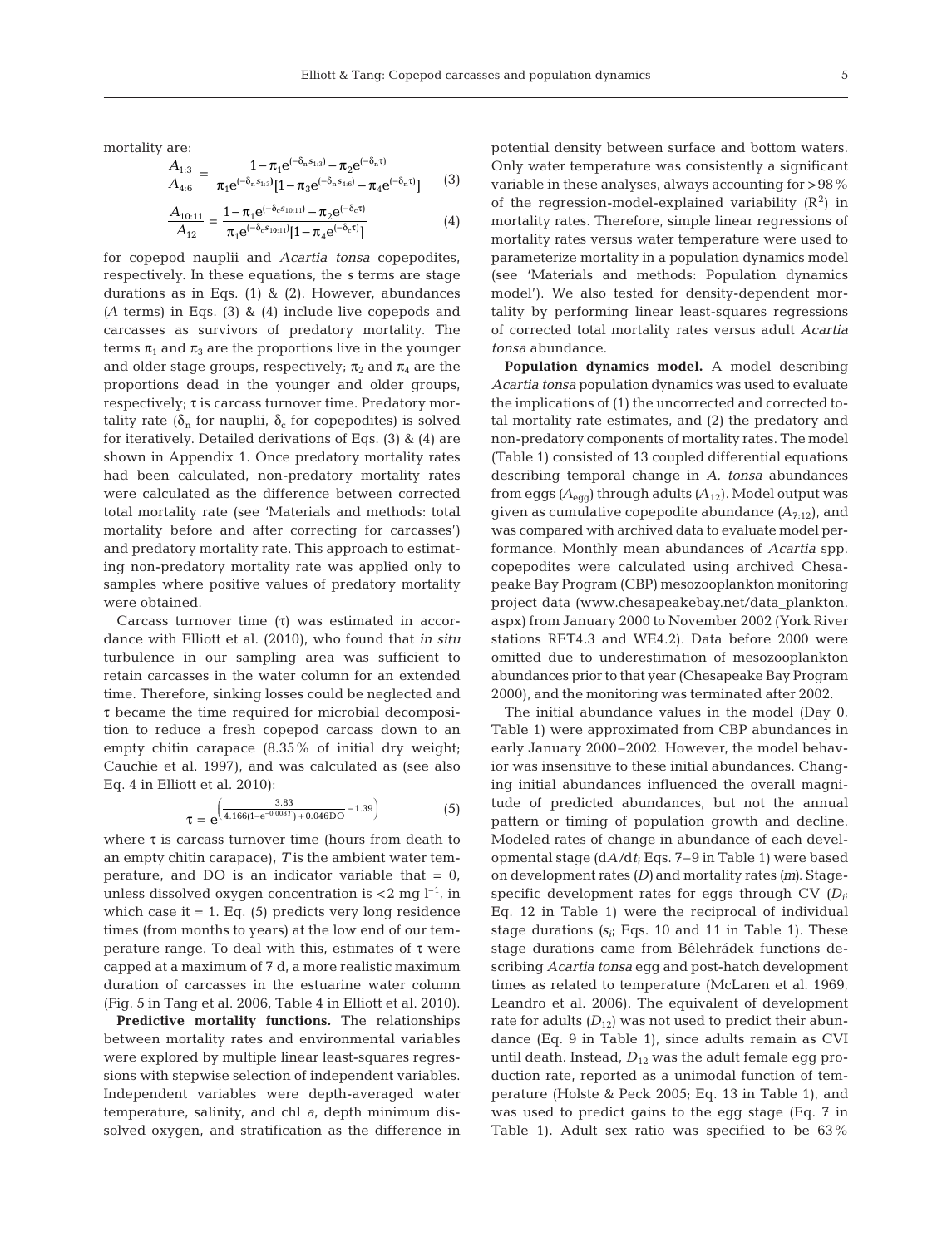|                                                      | Symbol    | Units                | Eq. no. Value |                                                                                                  | Source                                           |
|------------------------------------------------------|-----------|----------------------|---------------|--------------------------------------------------------------------------------------------------|--------------------------------------------------|
| <b>Model organization:</b>                           |           |                      |               |                                                                                                  |                                                  |
| Day in model                                         | Day       | <sub>d</sub>         |               | $= 1$ to 365                                                                                     |                                                  |
| Temperature                                          | T         | $\circ$ C            | (6)           | $= A + B \times \cos [2\pi (Day - C)/365]$                                                       |                                                  |
| Developmental stage                                  | i         |                      |               | $=$ eqq (eqq); nauplii NI-NVI (1:6);<br>copepodites $CI-CV(7:11)$ ; adult CVI $(12)$             |                                                  |
| Day 0 abundances                                     | $A_i$     | ind. $m^{-3}$        |               | $=$ 500 nauplii and 200 copepodites per stage                                                    | CBP database                                     |
| <b>Governing equations:</b>                          |           |                      |               |                                                                                                  |                                                  |
| Rate of change $(i = \text{eq}q)$                    | $dA_i/dt$ | ind. $m^{-3} d^{-1}$ | (7)           | $= 0.63 \times A_{12}(D_{12}) - A_{\text{egg}}(D_{\text{egg}}) - A_{\text{egg}}(m_{\text{egg}})$ |                                                  |
| Rate of change $(i = 1$ to 11)                       | $dA_i/dt$ | ind. $m^{-3} d^{-1}$ | (8)           | $= A_{i-1}(D_{i-1}) - A_i(D_i) - A_i(m_i)$                                                       |                                                  |
| Rate of change $(i = 12)$                            | $dA_i/dt$ | ind. $m^{-3} d^{-1}$ | (9)           | $= A_{11}(D_{11}) - A_{12}(m_{12})$                                                              |                                                  |
| <b>Specific formulations:</b>                        |           |                      |               |                                                                                                  |                                                  |
| Stage duration $(i = \text{eq}q)$                    | $S_i$     | d                    | (10)          | $= 489(T - 1.8)^{-2.05}$                                                                         | McLaren et al. (1969)                            |
| Stage duration $(i = 1$ to 11)                       | $S_i$     | <sub>d</sub>         | (11)          | = $(a \times 5491.85/11) \times (T + 0.96)^{-2.05}$                                              | Leandro et al. (2006)                            |
| Mean deviation of stage<br>durations from isochronal | a         |                      |               | $= 1.05$ for NI-NIII; 0.81 for NIV-NVI;<br>0.92 for CI-CIII; 1.32 for CIV-CV                     | Derived from Table 1<br>in Leandro et al. (2006) |
| Development rate $(i =$ egg to 11)                   | $D_i$     | $d^{-1}$             | (12)          | $= 1/s_i$                                                                                        |                                                  |
| Adult eqq production rate                            | $D_{12}$  | $d^{-1}$             | (13)          | $= 50.9 \times ((34 - T)/9.22)^{3.95} \times e^{[(3.95 \times (T - 24.78))/9.22]}$               | Holste & Peck (2006)                             |
| Mortality rate $(i = \text{eq}q)$                    | $m_i$     | $d^{-1}$             | (14)          | $= e^{(0.0725T - 1.112)}$                                                                        | Hirst & Kiørboe (2002)                           |
| Mortality rate $(i = 1$ to 12)                       | $m_i$     | $d^{-1}$             |               | Specific to model run                                                                            | Present study                                    |

Table 1. *Acartia tonsa*. Formulations, parameterizations, and sources of data used in population dynamics model. CBP: Chesapeake Bay Program

female, derived as the weighted (by *n)* average of all *Acartia* spp. sex ratios reported in Appendix C of Hirst & Kiørboe (2002). The possibility of food limitation on egg production rate was also evaluated. In an early version of the model, predictions of egg production were constrained based on the negative exponential relationship between chl *a* and *A. tonsa* egg production in Narragansett Bay (Durbin et al. 1983; their Fig. 7). However, inclusion of this food limitation term had little effect on the model predictions because copepod growth in Chesapeake Bay is not usually food-limited (Kemp et al. 2005). In addition, food limitation would influence all model runs equally and independently of the mortality term used, making it irrelevant to our goal of evaluating the population effects of different mor tality estimates. Therefore, results of the model based only on temperature are presented here.

The model was run for 365 d, with temperature determined each day from a cosine function (Eq. 6 in Table 1). This function was fit by non-linear regression to York River CBP water temperature data for 2000 to 2002, estimating parameters iteratively  $(A = 16.133, B =$  $-11.132$ , and  $C = -28.076$ ). Naupliar and copepodite mortalities  $(m_{1:12})$  were parameterized with the regression equations describing mortality rates versus temperature, and mortality rates derived for CIV–CVI were applied to all copepodite stages. At the low end of our temperature scale these regressions predicted negative mortalities, in which case model mortality rate was set to zero. Because data on egg abundances were not available, model egg mortality ( $m_{\text{eqg}}$ ) was predicted using a published regression of egg mortality versus temperature for broadcast-spawning copepods (Hirst & Kiørboe 2002; Eq. 14 in Table 1).

#### **RESULTS**

#### **Field data**

Water temperature varied cyclically during both years of the study, with annual maxima near 28°C in July and August (Fig. 1a). Predicted population egg production rate also showed an annual cycle, peaking in July through September, with lowest values in January of both years (Fig. 1b). Overall, estimated population egg production rates were consistently high  $(>1000 \text{ eggs m}^{-3} d^{-1})$  from April through October. The proportions of individuals in each developmental stage group were similar throughout most of the study period, except during the winter when the relative abundance of adults increased markedly (Fig. 1c). SDCA declined across consecutive stage groups during spring, summer, and fall, although only slightly between NI–NIII and NIV–NVI (Fig. 2). Again, the exception was seen in winter samples when SDCA of NIV–NVI were higher than NI–NIII.

#### **Total mortality**

Total mortality rates varied in a cyclic manner annually, peaking in the summer (Fig. 3). Corrected total mortality for nauplii varied from near  $0.0 d^{-1}$  in the fall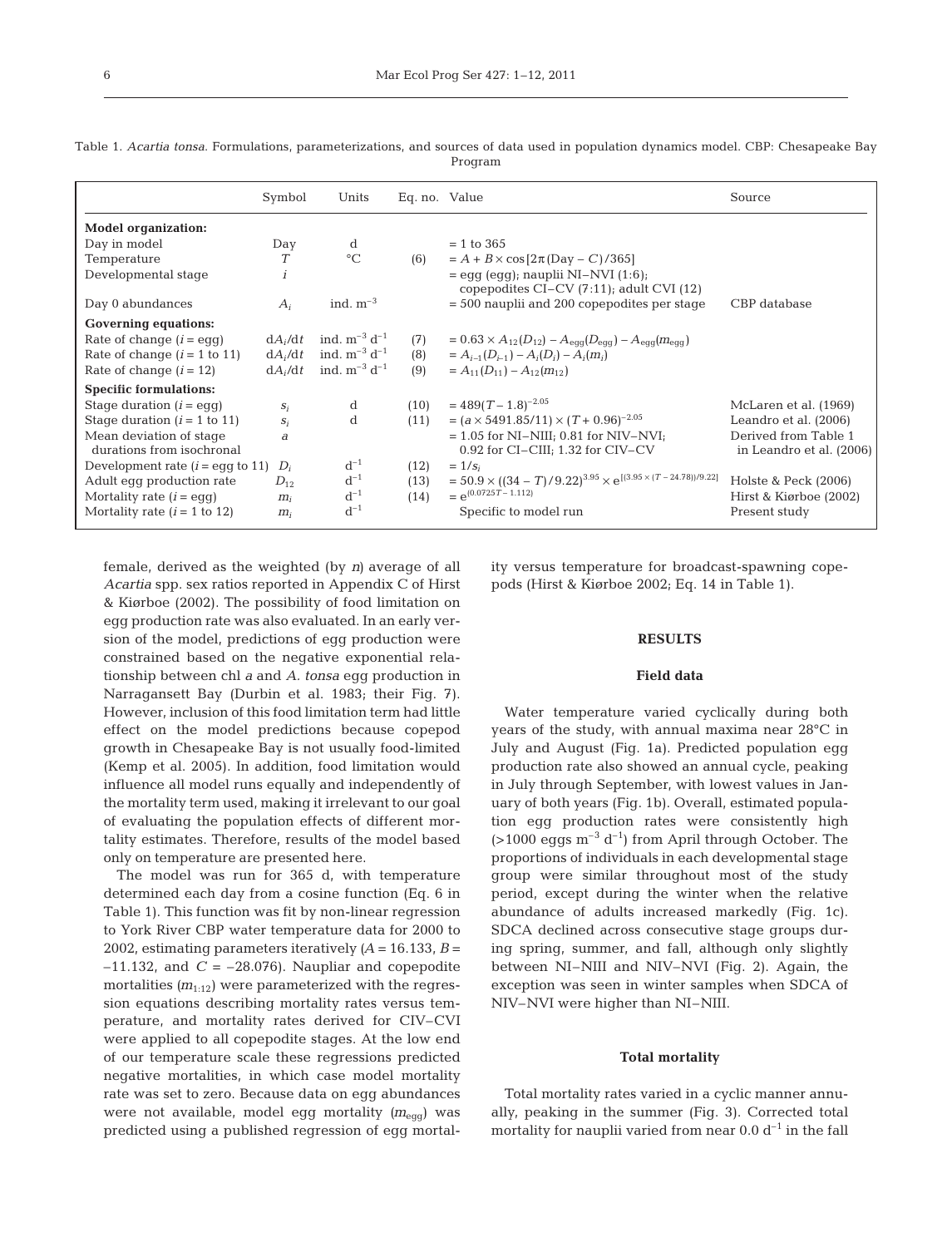

Fig. 3. *Acartia tonsa*. Time series of uncorrected (gray symbols) and corrected (black symbols) total mortality rate estimates for (a) nauplii and (b) copepodites. Error bars are  $\pm 95\%$ confidence intervals in a specific tributary on a specific date

and spring to a maximum of  $0.12 \, d^{-1}$  in June 2008 and  $0.35$  d<sup>-1</sup> in August 2009 (Fig. 3a). Incidences of negative mortality rate were likely a result of violation of VLT assumption(s) on those dates, such as the assumption of representative sampling of each developmental stage, or constant recruitment over the duration of all naupliar stages. Corrected total mortality for *Acartia tonsa* copepodites was near  $0.0 d^{-1}$  in the winter, and ca. 0.7  $d^{-1}$  in summer 2008 and 0.9  $d^{-1}$ in summer 2009, with a maximum of 1.52  $d^{-1}$  in July 2009 (Fig. 3b). Corrected mortality rates were significantly different from uncorrected rates, both for nauplii and *A. tonsa* copepodites (paired *t*-tests: p < 0.0005 and  $p = 0.002$ , respectively). The difference was obvious for nauplii, where uncorrected mortality rates were consistently higher than corrected rates (Fig. 3a). Mortality rate estimates for *A. tonsa* copepodites were only slightly influenced by the inclusion of carcasses (Fig. 3b). This was due to the fact that a similar percentage of carcasses was found in both CIV–CV and CVI copepodite stage groups, meaning that carcasses caused only a small bias in the abundance ratio  $(A_{10:11}/A_{12})$  that was used to estimate mortality by the VLT approach.



Fig. 4. *Acartia tonsa*. Regression analysis of temperature versus total copepod mortality rates for (a) nauplii uncorrected for carcasses, (b) nauplii after correcting for carcasses, (c) copepodites uncorrected for carcasses, and (d) copepodites after correcting for carcasses (all from vertical life table [VLT] approach). Regression statistics are also shown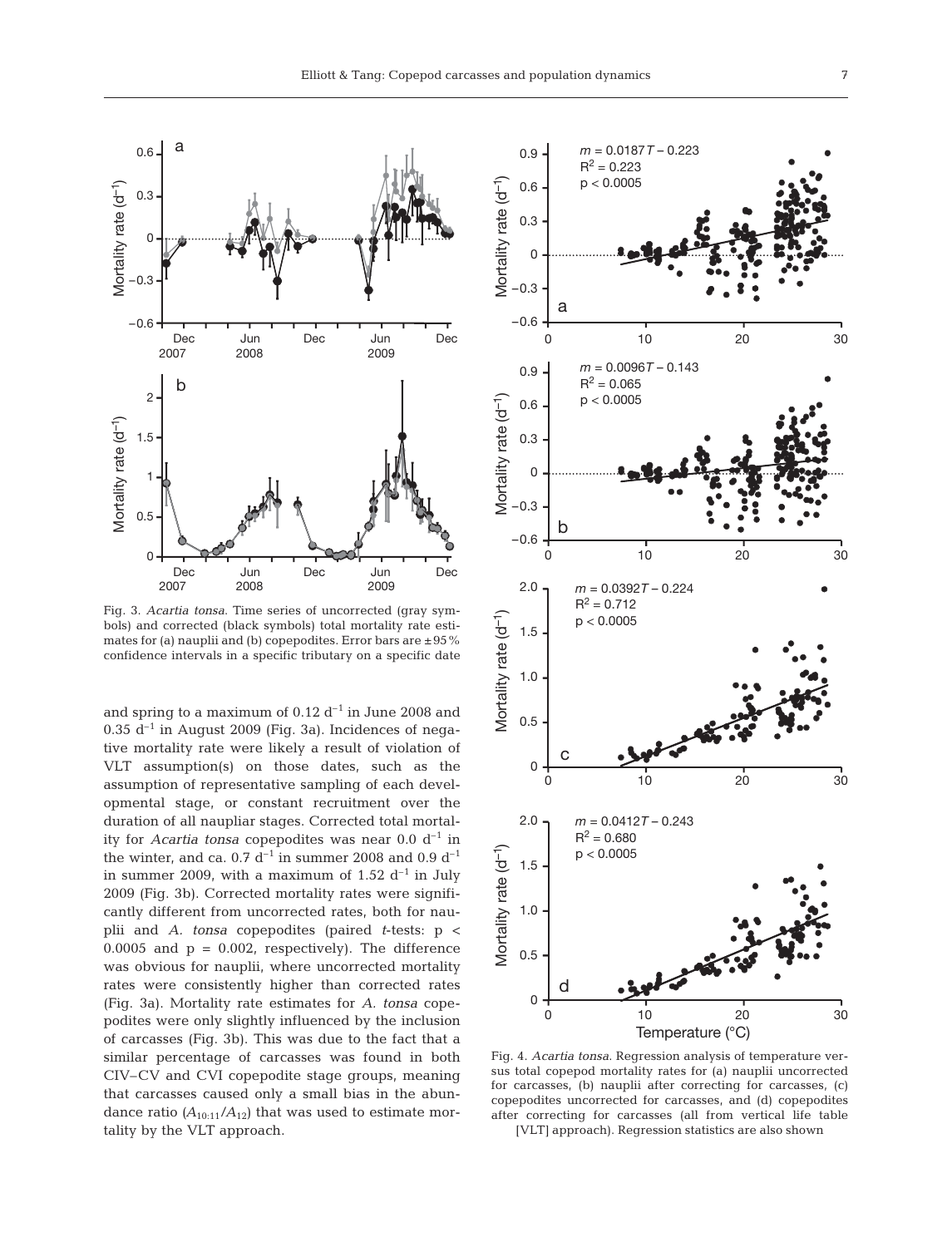In the stepwise multiple regressions, water temperature predicted the vast majority of explained variation in mortality rates, being responsible for >98% of each model  $\mathbb{R}^2$  value. Based on simple linear regression, both uncorrected and corrected total mortality rates increased significantly with increasing water temperature (Fig. 4). Density-dependent mortality was not observed, since mortality rates were not significantly related to *Acartia tonsa* adult abundances (nauplii  $R^2$  < 0.0005, p = 0.663; copepodites  $R^2$  < 0.0005, p = 0.401).

The equations describing mortality versus temperature (Fig. 4) were used to parameterize mortality in the population model (Table 1). For comparative purposes, the model was also run with a fixed mortality rate, calculated as the average of corrected total mortalities for 2007 to 2009 (Fig. 3). Fixed mortality resulted in low abundances until late July, when the population quickly grew above realistic abundances  $(>10^8$  ind. m<sup>-3</sup>) before decreasing again in November and December (data not shown). Predictions based on uncorrected total mortality rates showed population growth until March, when the population began to decline and approached extinction by June (Fig. 5). In a sensitivity analysis, even when we allowed the slope of the temperature-mortality regression equations to vary randomly by up to 200%, the predicted abundances still never reached 1000 ind.  $m^{-3}$  in summer-fall (50 trials, data not shown).

Predictions based on corrected total mortality rates most closely matched the CBP observed abundances, and the population displayed a typical annual cycle rather than going extinct or growing to unrealistic abundances (Fig. 5). It is worth noting that a small difference between corrected and uncorrected mortality



Fig. 5. *Acartia tonsa*. Population dynamics model predictions of abundance of copepodites using different mortality formulations. Solid gray line = uncorrected total mortality (regression equations from Fig.  $4a,c$ ; solid black line = corrected total mortality (regression equations from Fig. 4b,d); asterisks = monthly mean abundances of *Acartia* spp. copepodites from Chesapeake Bay Program

rates (Fig. 3) led to substantially different population development, especially later in the year. This difference likely occurred because the higher uncorrected naupliar mortality rates resulted in lower adult abundances, and this effect reverberated through multiple generations in our model run. Hence, model predictions that relied on only live copepod abundances to estimate mortality differed substantially from, and were more realistic than, predictions made without abundance data for live and dead organisms.

#### **Predatory and non-predatory components of mortality**

Non-predatory mortality rates varied in a cyclic annual manner, with highest values in the late spring and summer (Fig. 6). Naupliar non-predatory mortality ranged from 0.0  $d^{-1}$  to 0.1  $d^{-1}$  throughout the study period, accounting for a mean of 25% of corrected total mortality. Copepodite non-predatory mortality ranged from 0.0  $d^{-1}$  to a maximum of 0.12  $d^{-1}$  in 2008 and 0.34  $d^{-1}$  in 2009, accounting for a mean of 12% of corrected total mortality. Both predatory and nonpredatory components of mortality were significantly and positively related to water temperature (Fig. 7).



Fig. 6. *Acartia tonsa*. Time series of non-predatory mortality rates for (a) nauplii and (b) copepodites. Error bars are +95% confidence intervals in a specific tributary on a specific date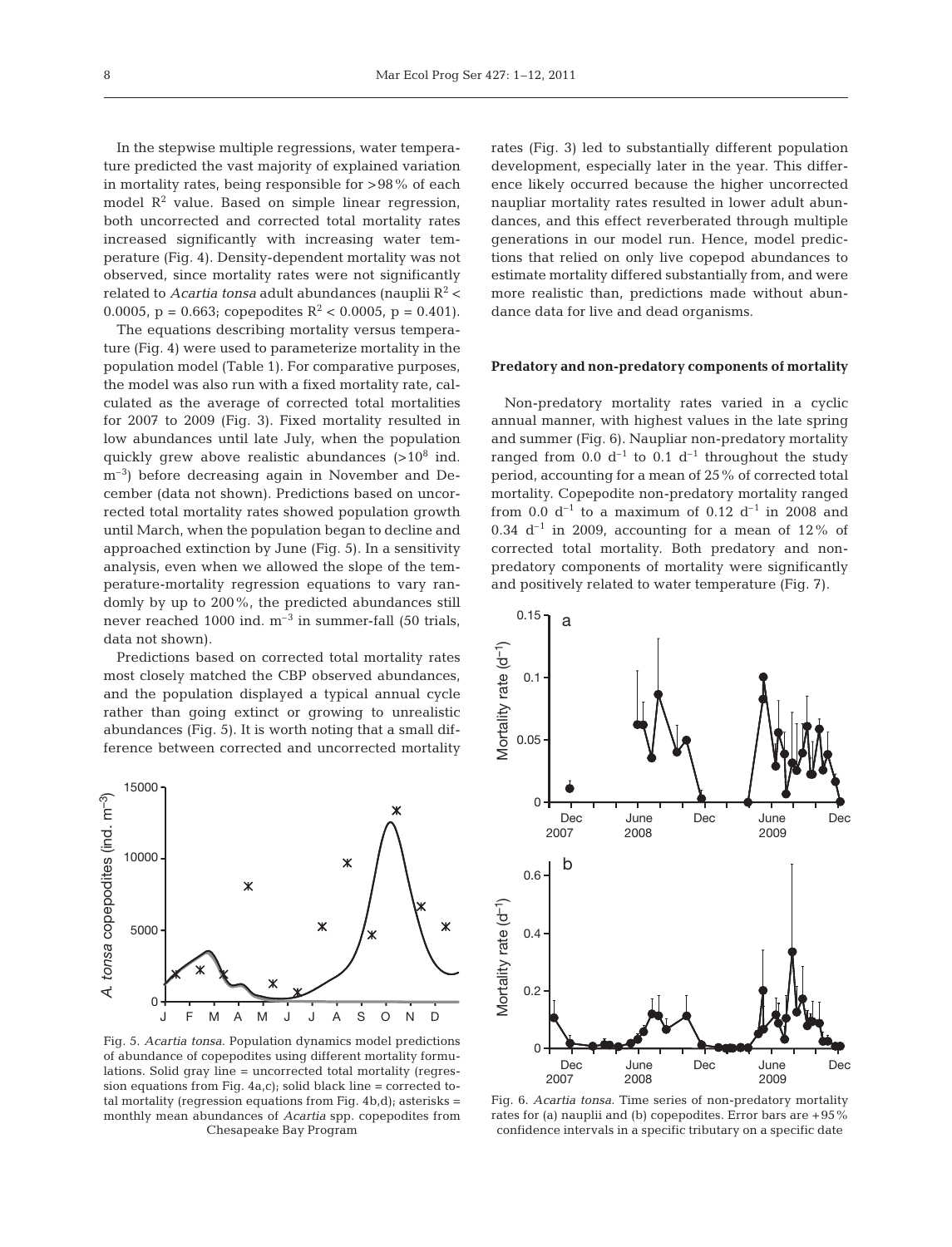

Fig. 7. *Acartia tonsa*. Regression analysis of temperature versus naupliar (a) predatory and (b) non-predatory mortality rates, and copepodite (c) predatory and (d) non-predatory mortality rates (all from vertical life table [VLT] approach). Regression statistics are also shown



Fig. 8. *Acartia tonsa*. Predictions of abundance of copepodites, using different components of mortality. Open diamonds = corrected total mortality (as in Fig.  $5$ ); solid black line = predatory mortality only (regression equations from Fig. 7a,c); solid gray line = non-predatory mortality only (regression equations from Fig. 7b,d); asterisks = monthly mean abundances of *Acartia* spp. copepodites from Chesapeake Bay Program

To evaluate the importance of predatory and nonpredatory mortalities for *Acartia tonsa* population dynamics, the respective regression equations (Fig. 7) were used to parameterize the mortality term in the population model (Table 1). When only non-predatory mortality was considered, predicted abundance increased rapidly in the spring when egg production and development rates increased with temperature (Fig. 8). When only predatory mortality was considered, model prediction agreed fairly well with archived CBP data in winter and early spring, after which the predicted abundances increased unrealistically before stabilizing near  $5 \times 10^9$  ind.  $m^{-3}$  (in late fall; Fig. 8). Only when non-predatory and predatory mortality rates were considered together did the model closely reproduce the CBP observations (Fig. 8). Thus, while non-predatory mortality alone did not explain observed *A. tonsa* population behavior, it was critical to the overall population dynamics, particularly in the late spring and summer months when predatory mortality alone failed to keep population size under control.

### **DISCUSSION**

Quantification of the abundances of live and dead zooplankton in field samples is not commonly done because of the difficulty in identifying carcasses and the extra sample processing time required. Nevertheless one may ask: Is it necessary to distinguish between live and dead zooplankton in field samples? Previous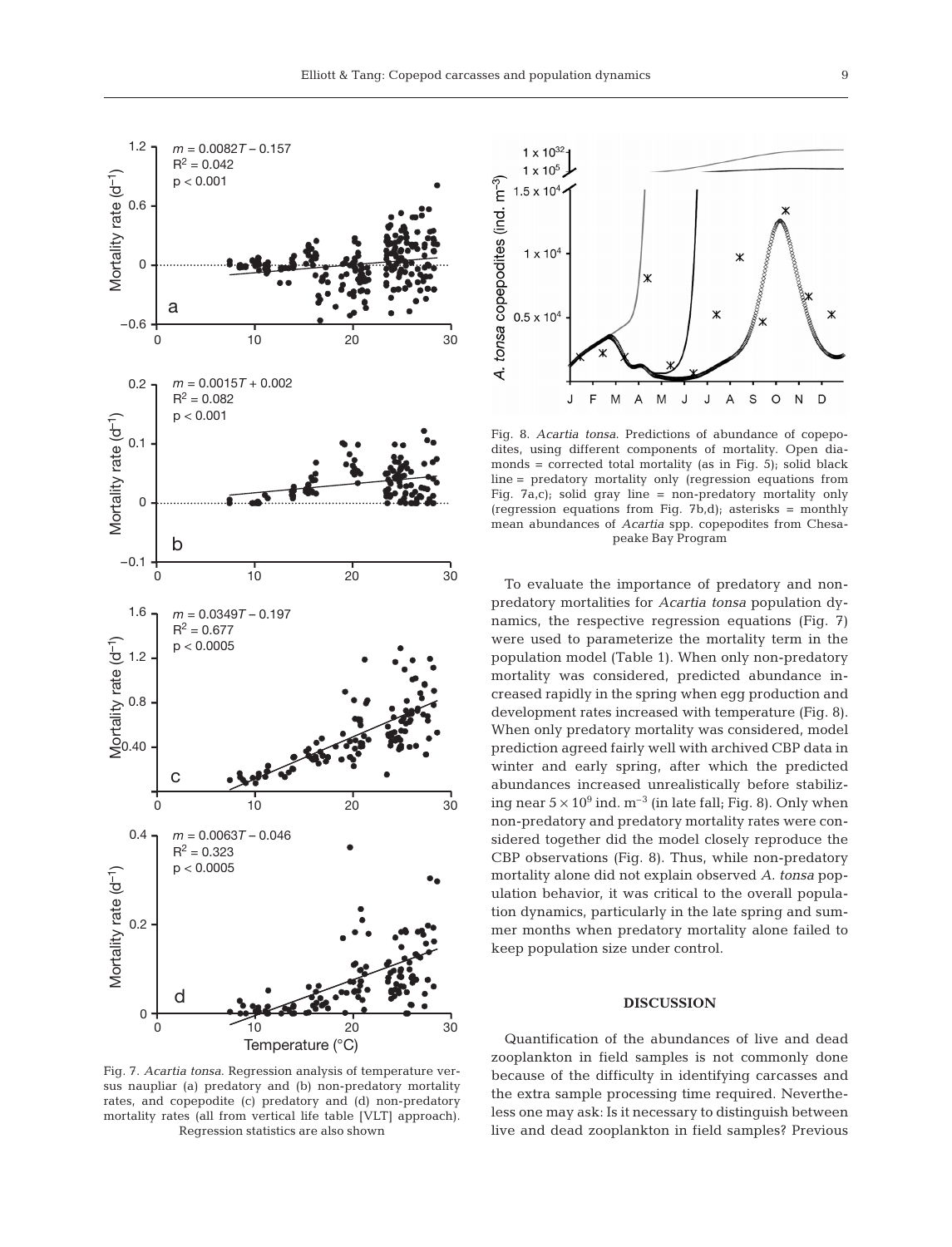studies have shown that zooplankton carcasses can be prevalent in both marine and freshwater environments, accounting for anywhere from 4 to 69% of collected animals (reviewed in Tang et al. 2009). In the present study, we directly demonstrated that failure to identify copepod carcasses can lead to errors when estimating population parameters such as mortality rates (Fig. 3), which could then create bias in understanding copepod population dynamics (Fig. 5). Some researchers may moderate such bias by discounting visibly decomposed carcasses. However, carcasses remain intact and similar in appearance to live animals for hours to days after death (Tang et al. 2006). It is therefore clear that quantifying the abundances of live and dead organisms in field samples is an important consideration in zooplankton studies. The use of neutral red and other staining methods should allow researchers to reliably identify intact zooplankton carcasses in field samples with relative ease (Bickel et al. 2009, Elliott & Tang 2009).

In our study, mortality rates of copepod nauplii and *Acartia tonsa* copepodites were more closely correlated with temperature (Fig. 4) than with any other measured variable, including adult population density. Life history theory suggests that mortality risk increases at higher temperatures, but is offset by the faster development to reproductive stage (Myers & Runge 1983, Kiørboe & Hirst 2008). Previous studies have found that mortality rates scaled significantly with temperature (Hirst & Kiørboe 2002, Hirst et al. 2007, Plourde et al. 2009b). Predator abundance and predation rate are likely to be temperature-dependent (Myers & Runge 1983), and higher temperature could also increase disease and parasitism in natural populations (Harvell et al. 2002). For poikilotherms, such as copepods, temperature can directly affect metabolic processes; higher temperatures increase starvation risk (Tsuda 1994) and decrease maximum lifespan (Gophen 1976).

In Atlantic estuaries, including the Chesapeake Bay, the growth season for *Acartia tonsa* begins when water temperature reaches 15°C (Jeffries 1962, Elliott & Tang 2011). At these temperatures our regression models (Figs. 4 & 7) predicted that non-predatory mortality represented a median of 14 and 49% of corrected total mortality for *A. tonsa* copepodites and copepod nauplii, respectively. These results were consistent with those of Hirst & Kiørboe (2002), who concluded that non-predatory mortality accounted for ca. one-quarter to one-third of copepod mortality globally.

Our population dynamics model indicated that in June–July the increase in *Acartia tonsa* population growth potential exceeded the increase in predation mortality, and predatory mortality alone could not keep abundances in check (Fig. 8). During spring and summer, the 3 dominant planktivores in Chesapeake

Bay are ctenophores (especially *Mnemiopsis leidyi)*, the sea nettle *Chrysaora quinquecirrha*, and the bay anchovy *Anchoa mitchilli* (Baird & Ulanowicz 1989). Although sea nettles prey on copepods, they can also exert top-down control on ctenophores, and the net result of high sea nettle abundances in the summer may be to decrease predation pressure on *A. tonsa* (Purcell & Decker 2005). The magnitude of planktivory by bay anchovy in Chesapeake Bay does not increase substantially until later in the summer, ca. August (Wang & Houde 1995). Therefore, between June and July, non-predatory mortality likely supplements predatory mortality in a manner that is critical for controlling the population of *A. tonsa*.

As discussed above, several non-predatory mortality risk factors might increase with temperature, including disease and parasitism, starvation, and ageing. In addition, hypoxic conditions can cause *Acartia tonsa* mortality (Stalder & Marcus 1997). Low oxygen conditions begin in Chesapeake Bay around June and persist throughout the summer (Hagy et al. 2004), corresponding to the period when non-predatory mortality becomes critical (Fig. 8). Although Elliott & Tang (2011) rarely observed hypoxia in the field, that study did not focus on areas known to be seasonally hypoxic, and the sampling protocol may have overlooked localized patches of hypoxic deepwater. Mortality rates of a comparable magnitude to ours were reported for summer *A. tonsa* populations in Mariager Fjord, Denmark, which also experiences severe seasonal oxygen depletion (Tiselius et al. 2008).

This study demonstrated the importance of abundance data on live and dead organisms for the proper understanding of zooplankton population dynamics and related ecological processes. We estimated predatory and non-predatory mortalities of copepods in Chesapeake Bay based directly on field observations of live/dead copepod composition, and the results agreed well with the previous indirect estimates of Hirst & Kiørboe (2002). Although non-predatory mortality generally accounted for less than half of total mortality, it was crucial for obtaining realistic abundance predictions from the population dynamics model. Future studies should evaluate the importance of non-predatory mortality for other zooplankton populations and other locations. Research is also needed to identify the main causes of non-predatory mortality, especially for nauplii, which suffer a substantial proportion of mortality from non-predatory factors. In combination with an improved understanding of what regulates predatory mortality, research on nonpredatory mortality will contribute to a mechanistic and predictive representation of the mortality term that is so critical to understanding how copepod populations vary in nature.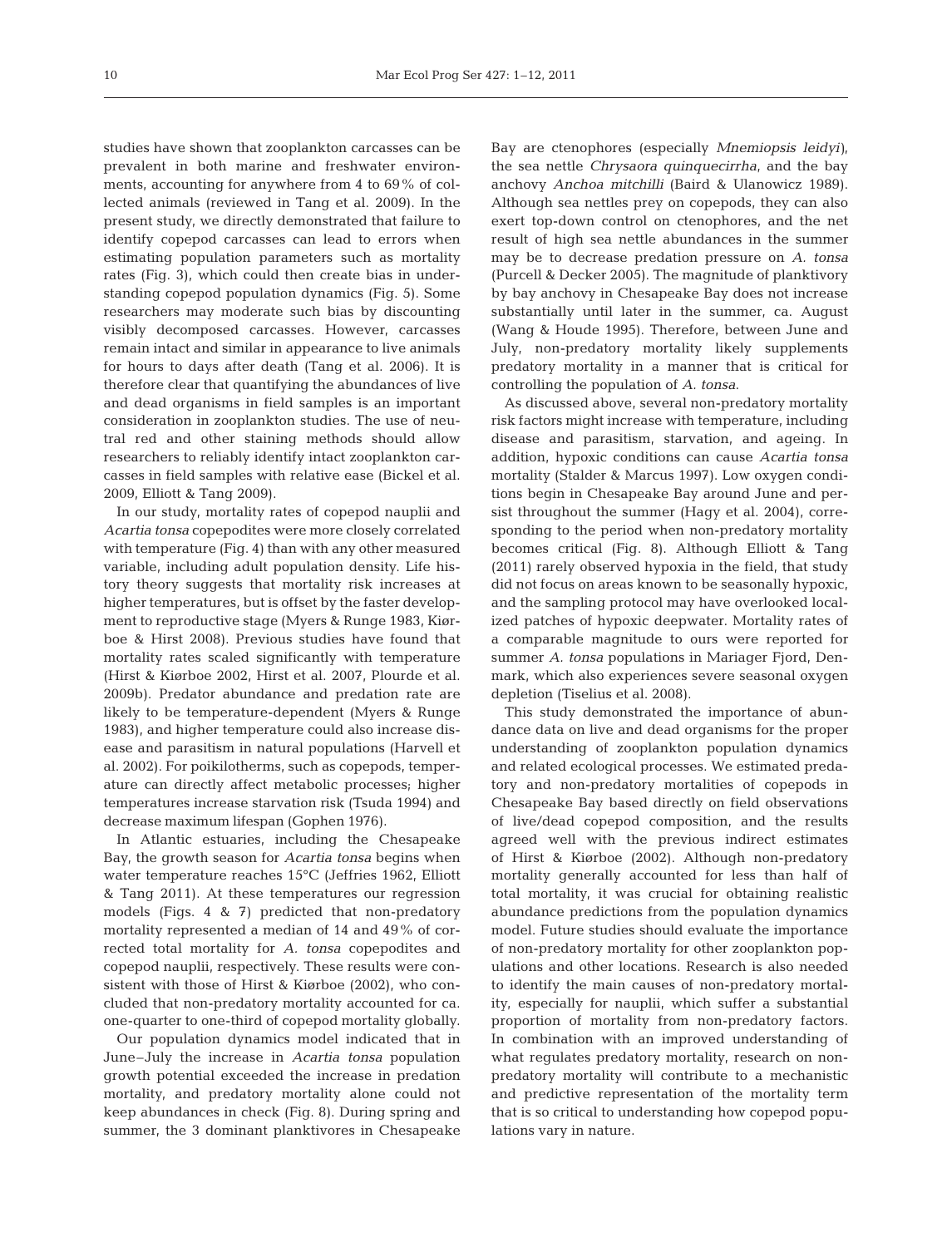Acknowledgments. This research was funded by US National Science Foundation (NSF) OCE-0814558, awarded to K.W.T. D.T.E. also received financial support from NSF GK-12 (DGE-0840804, awarded to K.W.T). Three anonymous reviewers contributed substantially to the improvement of the manuscript. This paper is Contribution No. 3150 of the Virginia Institute of Marine Science, College of William and Mary.

#### LITERATURE CITED

- ► Aksnes DL, Ohman MD (1996) A vertical life table approach to zooplankton mortality estimation. Limnol Oceanogr 41: 1461–1469
	- Aksnes DL, Miller CB, Ohman MD, Wood SN (1997) Estimation techniques used in studies of copepod population dynamics: a review of underlying assumptions. Sarsia 82:279–296
- ► Baird D, Ulanowicz RE (1989) The seasonal dynamics of the Chesapeake Bay ecosystem. Ecol Monogr 59:329–364
- ► Bickel SL, Tang KW, Grossart HP (2009) Use of aniline blue to distinguish live and dead crustacean zooplankton composition in freshwaters. Freshw Biol 54:971–981
	- Carlotti F, Giske J, Werner F (2000) Modeling zooplankton dy namics. In: Harris R, Wiebe P, Lenz J, Skjoldal H, Huntley M (eds) ICES zooplankton methodology manual. Academic Press, London, p 572–667
- ► Carpenter EJ, Peck BB, Anderson SJ (1974) Survival of copepods passing through a nuclear power station on northeastern Long Island Sound, USA. Mar Biol 24:49–55
- ► Cauchie HM, Murugan G, Thomé JP, Dumont HJ (1997) Intraand interspecific variation in the chitin content of some anostracans. Hydrobiol 359:223–228
	- Chesapeake Bay Program (2000) The 2000 user's guide to Chesapeake Bay Program biological and living resources monitoring data. US Environmental Protection Agency, Washington, DC
- ► Durbin EG, Durbin AG, Smayda TJ, Verity PG (1983) Food limitation of production by adult *Acartia tonsa* in Narragansett Bay, Rhode Island. Limnol Oceanogr 28: 1199–1213
- ► Edwards AM, Yool A (2000) The role of higher predation in plankton population models. J Plankton Res 22:1085–1112
- ► Eiane K, Ohman MD (2004) Stage-specific mortality of *Calanus finmarchicus, Pseudocalanus elongatus* and *Oithona similis* on Fladen Ground, North Sea, during a spring bloom. Mar Ecol Prog Ser 268:183–193
	- Elliott DT, Tang KW (2009) Simple staining method for differentiating live and dead marine zooplankton in field samples. Limnol Oceanogr Methods 7:585–594
- ► Elliott DT, Tang KW (2011) Spatial and temporal distributions of live and dead copepods in the lower Chesapeake Bay (Virginia, USA). Estuaries Coasts 34: doi: 10.1007/s12237- 011-9380-z
- ► Elliott DT, Harris CK, Tang KW (2010) Dead in the water: the fate of copepod carcasses in the York River estuary, Virginia. Limnol Oceanogr 55:1821–1834
- ► Genin A, Gal G, Haury L (1995) Copepod carcasses in the ocean. II. Near coral reefs. Mar Ecol Prog Ser 123:65–71 Giske J, Aksnes DL, Fiksen O (1994) Visual predators, environmental variables and zooplankton mortality risk. Vie Milieu  $44:1-9$
- ► Gophen M (1976) Temperature effect on lifespan, metabolism, and development time of *Mesocyclops leuckarti* (Claus). Oecologia 25:271–277
- ► Hagy JD, Boynton WR, Keefe CW, Wood KV (2004) Hypoxia in Chesapeake Bay, 1950–2001: long-term change in relation to nutrient loading and river flow. Estuaries Coasts 27: 634–658
- ▶ Harvell CD, Mitchell CE, Ward JR, Altizer S, Dobson AP,

Ostfeld RS, Samuel MD (2002) Climate warming and disease risks for terrestrial and marine biota. Science 296:2158–2162

- ► Haury L, Fey C, Gal G, Hobday A, Genin A (1995) Copepod carcasses in the ocean. I. Over seamounts. Mar Ecol Prog Ser 123:57–63
- ► Hirst AG, Kiørboe T (2002) Mortality of marine planktonic copepods: global rates and patterns. Mar Ecol Prog Ser 230: 195–209
- ► Hirst AG, Bonnet D, Harris RP (2007) Seasonal dynamics and mortality rates of *Calanus helgolandicus* over two years at a station in the English Channel. Mar Ecol Prog Ser 340: 189–205
- ► Holste L, Peck MA (2005) The effects of temperature and salinity on egg production and hatching success of Baltic *Acartia tonsa* (Copepoda: Calanoida): a laboratory investigation. Mar Biol 148:1061–1070
- Huntley ME, Zhou M, Lopez MDG (1994) *Calanoides acutus* in ➤ Gerlache Strait, Antarctica II: solving an inverse problem in population dynamics. Deep-Sea Res II 41:209–227
- **►** Jeffries HP (1962) Succession of two *Acartia* species in estuaries. Limnol Oceanogr 7:354–364
- ► Kemp WM, Boynton WR, Adolf JE, Boesch DF and others (2005) Eutrophication of Chesapeake Bay: historical trends and ecological interactions. Mar Ecol Prog Ser 303:1-29
- ► Kimmerer WJ, McKinnon AD (1990) High mortality in a copepod population caused by a parasitic dinoflagellate. Mar Biol 107:449–452
- ► Kiørboe T, Hirst AG (2008) Optimal development time in pelagic copepods. Mar Ecol Prog Ser 367:15–22
- ► Leandro SM, Tiselius P, Queiroga H (2006) Growth and development of nauplii and copepodites of the estuarine copepod *Acartia tonsa* from southern Europe (Ria de Aveiro, Por tugal) under saturating food conditions. Mar Biol 150: 121–129
	- Mauchline J (1998) The biology of calanoid copepods. Adv Mar Biol 33
- ► McLaren IA, Corkett CJ, Zillioux EJ (1969) Temperature adaptations of copepod eggs from the arctic to the tropics. Biol Bull 137:486–493
- ► Myers RA, Runge JA (1983) Predictions of seasonal natural mortality rates in a copepod population using life-history theory. Mar Ecol Prog Ser 11:189–194
- ► Nichols JH, Thompson AB (1991) Mesh selection of copepodite and nauplius stages of four calanoid copepod species. J Plankton Res 13:661–671
- Ohman MD, Hirche HJ (2001) Density-dependent mortality in ➤ an oceanic copepod population. Nature 412:638–641
- Ohman MD, Wood SN (1995) The inevitability of mortality. ➤ ICES J Mar Sci 52:517–522
- Ohman MD, Durbin EG, Runge JA, Sullivan BK, Field DB ➤ (2008) Relationship of predation potential to mortality of *Calanus finmarchicus* on Georges Bank, northwest Atlantic. Limnol Oceanogr 53:1643–1655
- ▶ Peterson WT, Kimmerer WJ (1994) Processes controlling recruitment of the marine calanoid copepod *Temora longicornis* in Long Island Sound: egg production, egg mortality, and cohort survival rates. Limnol Oceanogr 39:1594–1605
- ► Plourde S, Maps F, Joly P (2009a) Mortality and survival in early stages control recruitment in *Calanus finmarchicus.* J Plankton Res 31:371–388
- ► Plourde S, Pepin P, Head EJH (2009b) Long-term seasonal and spatial patterns in mortality and survival of *Calanus finmarchicus* across the Atlantic Zone Monitoring Programme region, northwest Atlantic. ICES J Mar Sci 66:1942-1958
- ► Purcell JE, Decker MB (2005) Effects of climate on relative predation by scyphomedusae and ctenophores on copepods in Chesapeake Bay during 1987–2000. Limnol Oceanogr 50: 376–387